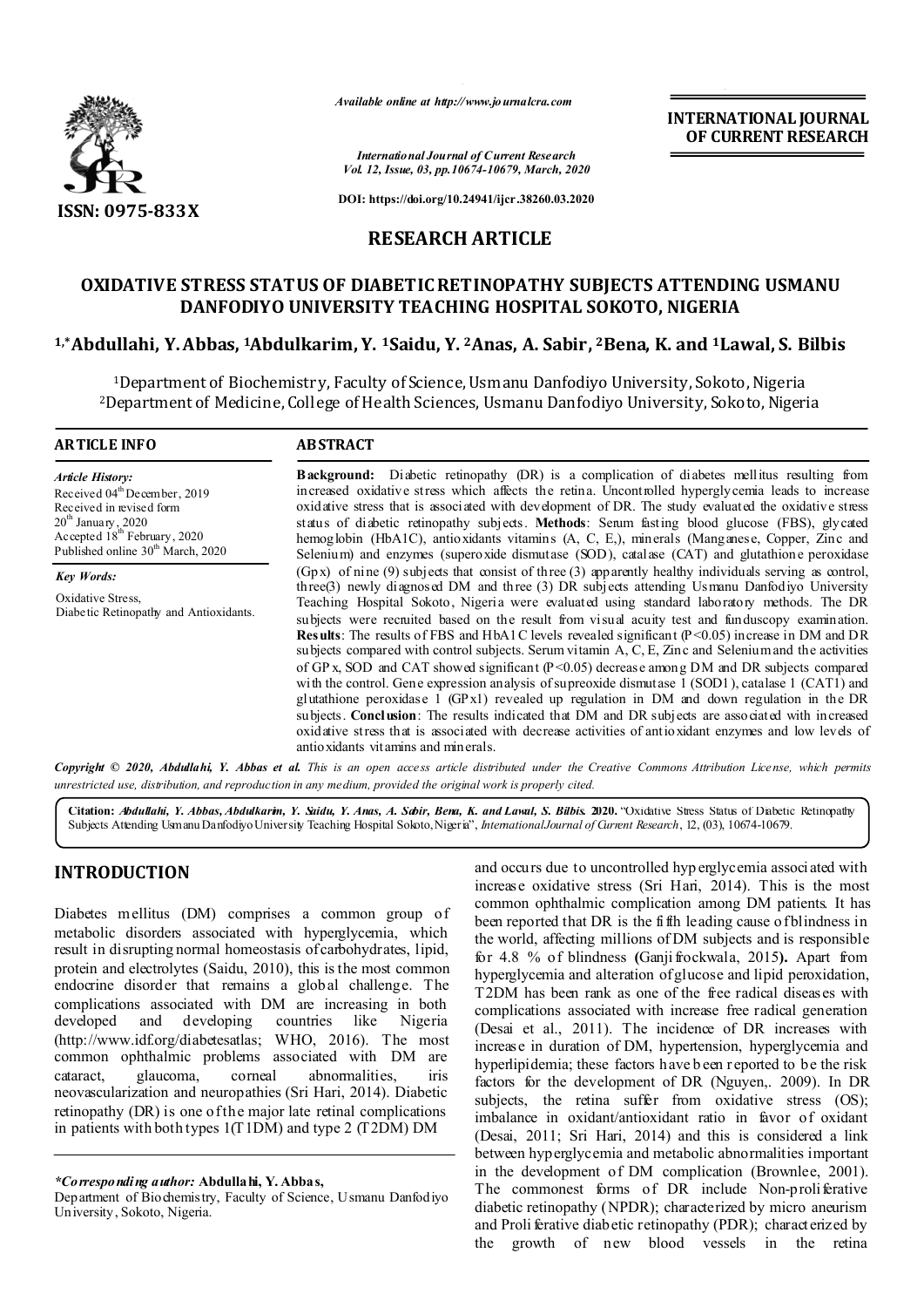(neovascularization) [Aiello, 2003]. When NPDR become severe it develop in to PDR (Aiello, 2003). Hyperglycemia result in alteration of many biochemical pathways in T2DM subjects leading to excessive free radicals (superoxide radical, hydrogen peroxide and the hydroxide radical) accumulation; this affect the antioxidant defense system causing microangiopathic changes in the retina leading to diabetic retinopathy among DM subjects (Aiello, 2003). In view of the above, the present study was design to evaluate oxidative stress status among DR subjects attending Usmanu Danfodiyo University T eaching Hospital, Nigeria.

## **MATERIALS AND METHODS**

**Subjects:** Nine (9) subjects attending out-patient d epartment, Usmanu Danfodiyo University Teaching Hospital, Nigeria consisting of three(3) apparently healthy normal, three(3) diabetics and three(3) DR subjects were recruited for this study. All diabetic subjects were diagnosed according to international standard criteria described by American Diabetes Association. The DR assessment was carried out according to the Diabetic Retinopathy Grading reported by Wilkinson *et al.*(2003) Tam *et al*. (2009). Informed consent forms and questionnaires were duly sign by all the subjects recruited including the control subjects. All the subjects included in this study completed a design structured questionnaire for completing the following information: Sex, Age, BMI, hypertension, smoking, exercise, and family history of DM. The approval of ethics and research committee of Usmanu Danfodiyo University T eaching Hospital was obtained for the study.

**Chemicals and Reagents:** All Chemicals and reagent used for this study were o fanalytical grade. RNA extraction kit, cDNA kit, SYBR and Accupower cycle script RT premix (dT20) were purchased from Bioneer, USA. Glucose oxidase and HbA1C kit from R andox Laboratory UK. Primers for SOD1, CAT1, GPx1 and  $\beta$  actin were design using primer3 and supplied by Jena Bioscience Germany. GPx assay kit was purchased from Cayman chemical company USA. Other chemicals used were purchased from Randox Laboratory UK.

**Blood sample:** Venous fasting blood sample (7 ml) were collected using syringe and needle, 2 ml of the sample were transferred directly into EDTA+flouride oxalate tube while the remaining 5 ml were transferred in to plain tube and allowed to coagulate, both the sample were centrifuged at 4000 rpm for 5 minute, plasma and serum obtained were used for biochemical analysis.

**Biochemical assays:** Serum FBS were assayed as describe by Barham and Trinder (Barham, 1972), and glycated hemoglobin (HbA1C) as described by Trivelli *et al.* (1971) The assay of antioxidant minerals (Copper, Zinc, Selenium and Chromium) was by Atomic absorption spectrophotometry as described by Bhatti *et al*. (2006), this is based on the absorption of light and excitation by an element, as the element fall back to ground state, it release a photon of light characteristic of that element, the intensity of the color is proportional to the amount of the element in the sample. Vitamin A (Rutkowski *et al.,* 2006) was assayed based on the addition of potassium hydroxide which break up complexes and permit retinol (Vit A) to partition in to xylene whi ch has absorption peak at 335nm and expressed as µg/dl. Vitamin C (Harding *et al.,* 2008) was assayed based on the oxidation of ascorbic acid by copper II to form dihydro

ascorbic acid which react with 2, 4- dinitrophenylhydrazine to<br>form a red bis-hydrozone that is measured form a red bis-hydrozone that is measured spectrophotometrically at 520nm and expressed as mg/dl. Vitamin E (Hashim, 1966) was assayed based on the reduction of ferric ion to ferrous ion by serum vitamin E, this form a red colored complex with  $\alpha$ ,  $\alpha$  dipyridyl, the reaction was monitored at 520nm spectrophotometrically and express as µg/dl. Superoxide dismutase activity was measured as described by Beau and Fridorich (Beau Charp, 1971) was assayed based on the competition between pyrogallol autoxidation by superoxide and dismutation of this radical by superoxide dismutase, the reaction was monitored spectrophotometrically at 420nm and expressed as Unit/ml. Catalase activity (Aebi, 1984) was assayed based on the disappearance of hydrogen peroxide produced by SOD, and monitoring the reaction spectrophotometrically at 240nm and expressed as Unit/ml. GPx (Paglia, 1976) was assayed based on indirect couple reaction with glutathione reductase, oxidized glutathione produced open reduction of hydroperoxide by glutathione peroxidase, is recycled to its reduced state by glutathione reductase and NADPH, the reaction was monitored at 340nm spectrophotometrically and expressed as nmol/min/ml.

**RNA extraction and Reverse transcription of RNA template:** RNA was extracted from whole blood as described by Coombs *et al.*, (1999) using RNA extraction kit from Bioneer (USA). The extracted RNA was then reversibly transcribed to cDNA using Accupower cycle script (dT20) according to manufacturer's protocol using oligo dT20 primers. The cDNA was amplified by polymerase chain reaction to detect the gene of choice (SOD1, CAT1, GPx1 and ß actin), 2µl of the cDNA was transferred in to each tube for the gene of interest, followed by 10µl of premix, 2µl each of the respective primers (reverse and forward), a final reaction volume was made with RNase free water. The reaction conditions were 95˚C for 10 minute, 56˚C for 20 second and 72°C for 15 second for forty circle. The pcr product was analyzed using 1% agarose gel and visualized using ethidium bromide ultra violet transilluminator.

**Real time pcr of SOD1, CAT1 and GPx1 Genes:** Real time pcr was performed to quantify the expression levels of SOD1, CAT1 and GPx1 using  $\beta$  actin (internal control/housekeeping gene), the cDNA was amplified by real-time PCR using SYBR Green PCR core reagents. The cDNA (2 µl) was transferred to the reaction tubes followed by adding 2 µl of primers (forward and reverse), 10 µl of premix (MgCl<sub>2</sub>, dNTPs, DNA polymerase, pcr buffer, SYBR) and 6 µl RNase free water to a final reaction volume of 20 µl. PCR reaction in a thermocycler (Light cycler, Roche Germany) using the following conditions was performed; 95°C for 10 min (denaturation), 56°C for 20 seconds (annealing), 72°C for 15 seconds (DNA synthesis), 4°C (termination of the reaction). The real time pcr cycle was repeated forty times. The data generated were analyzed using ∆∆ct method (relative quantification) with ß actin as the internal control gene (Rozen, 2000).

**Statistical Analysis:** All the results were expressed as mean±SEM, comparisons between FBS, HbA1C and other parameters was performed using one way ANOVA followed by Duncan tests. Statistical package SPSS version 20 was used for the analysis.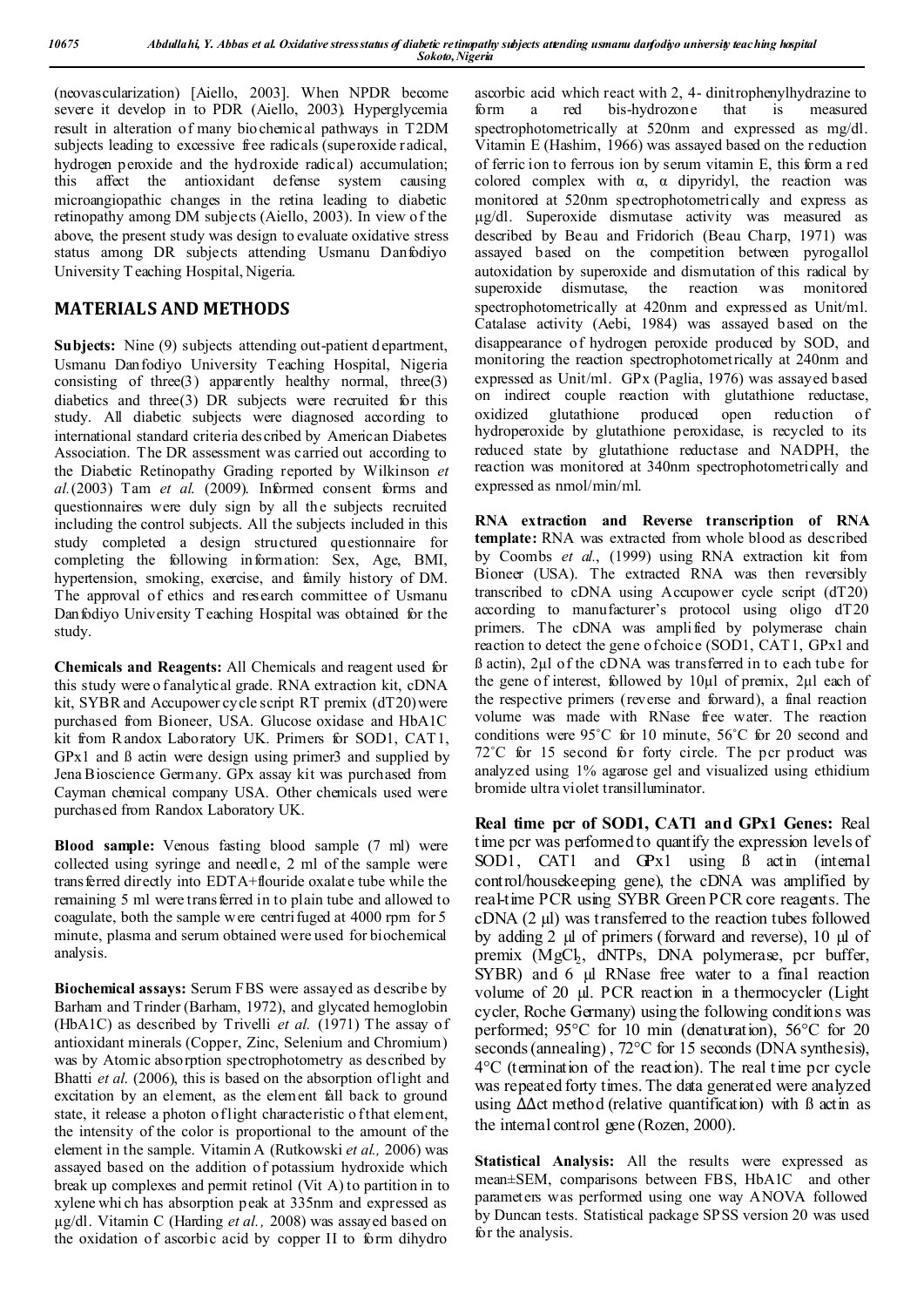#### **RESULTS**

The result of the present study revealed that most of the DM and DR subjects studied (Table 2) are overweight, have hypertension and are physi cally inactive with family history of DM. Serum FBS and HbA1C (Table 2) revealed significant increase (P< 0.05) among DM and DR subjects compared with the control, no significant difference  $(P<0.05)$  were observed in the serum levels o f HbA1C between DM and control subjects. The serum vitamins levels (A, C and E) showed (Table 3) significant decrease (P<0.05) among DM and DR subjects compared with the control. Antioxidant minerals (Zn and Se) also revealed significant decrease  $(P<0.05)$  among DR subjects compared with the control. No signi ficant differences were observed in the serum levels of antioxidant minerals (Table 4 ) between DM and control subjects. A significant decrease (P<0.05) was observed in the activity of serum SOD, CAT and GPx in DM and DR subjects compared with apparently healthy subjects. A significant difference was also observed  $(P<0.05)$ in the activity of serum SOD, CAT and GPx in the DM subjects compared with DR subjects. The result of gene expression study showed that SOD1, CAT1 and GPx 1 are up regulated among DM subjects relative to apparently healthy subjects. T he expression l evels of the enzymes (SOD1, CAT1 and GPx1) in DR subjects were down regulated relative to apparently healthy subjects.

# **DISCUSSION**

DR is a common and highly specific microvascular complication of DM (Antonetti, 2012) and is among the leading cause of blindness in the World (Elia *et al.,* 2017). Major risk factors include long duration of DM, hypertension and poor glycemic control (Mohamed, 2007). The present study revealed that the NDT2DM and DR subjects were associated with hypertension, overweight, physical in activity and family history of DM. The control subjects are however not associated with any of the above factors. All these factors have been reported to be associated with the development of DM and DR. The association of DM and DR subjects with overweight/obesity and physical inactivity is in accordance with earlier studies and is generally accepted that obesity/overweight and physical inactivity are risk factors for the development of T2DM[2]. The association of T2DM and DR with Hypertension has also been reported (http://www.idf.org/diabetesatlas). Hypertension like hyperglycemia is associated with OS; this favor the accumulation of ROS and hence development of DM complications (Saidu, 2010). Due to its morbidity and mortality, hypertension remains a public health concern (http://www.idf.org/diabetesatlas). The study revealed that most of the DM and DR subjects have family history of DM, this is in accordance with the report of Majithia and Florez, 2009; the authors reported that DM is associated genetic factors, it has also been reported that the li fetime risk for developing T2DM is about 7 % in general population, 40 % in offspring o f one parent with T 2DM, and 70 % i f both parents have diabetes (Majithia and Florez 2009). The present study revealed significant increase  $(P < 0.05)$  in the levels of FBS in the DM and DR subjects compared with the control subjects (Table 2).The significant increase of FBS in DM and DR subjects compared with the control subjects is known, an individuals with FBS above normal level may indicate diabetic status. T he significant increase in the levels of FBS in

DM and DR subjects may be due poor glycemic control, this led to increase in the levels of FBS in circulation causing many metabolic abnormalities, it has been reported that hyperglycemia is associated with alteration in many biochemical pathways (Brown, 2016) leading to many complication of DM such as DR. Analysis of serum HbA1C levels of DM subjects compared with the control subjects revealed non-signi ficant di fference (P˂ 0.05), this may be due to early onset of diabetes, formation of HbA1C has been reported to be correlated with the degree of DM (Sarita et al., 2014) , thus the non-significant difference may be associated with early hyperglycemia. The significant difference  $(P < 0.05)$ in the serum levels of HbA1C of the DR subjects compared with the control is in accordance with the study of  $52$  the authors further emphasized that DR subjects tend to have more percentage HbA1c. The probable reason for high HbA1c in DR subjects may be due to persistent hyperglycemia or decrease in the antioxidant vitamins level, It has been reported that antioxidant vitamins supplementation show positive impact on the levels of HbA1c (Stitt, 2001), possibly by donating hydrogen to the glycation reaction intermediates, thereby preventing the formation of Am adori product or by improving overall insulin sensitivity/secretion in response to diet (Stitt, 2001). The present study revealed significant decrease ( $P \leq$ 0.05) in the serum levels of antioxidant vitamins (A, C and E) (Table 3) in DM and DR subjects compared with conrol subjetcts, this is in accordance with the report o f Aliyu *et al.*, (2005). The decrease in the levels of the antioxidant vitamins may be due to continuous use of them in scavenging free radicals. OS among DM subjects and DR subjects has been reported (Aliyu *et al.,* 2005). The low levels of the antioxidant vitamins in DM subjects could lead to secondary complication of DM due to OS. A significant decrease  $(P<0.05)$  in the serum levels of Zn and Se was observed among DR subjects compared with the control subjects (Table 4) and is similar to the report of Fagbohun *et al.* (2016). This may be due to the duration of DM, it has been reported that subjects with long standing DM tend to have low levels of the antioxidant minerals because of long exposure to OS (Fagbohun, 2016). The decrease in the levels of Zn and Se may be due to OS; because of the impact of the minerals(as cofactor) on the activities of SOD and GPx.

The results also showed significant decrease  $(P<0.05)$  in the activities of serum SOD, CAT and GPx (Table 5) among DM and DR subjects compared with apparently healthy subjects as earlier reported by Sindhu *et al.*, (2004). The authors reported a significant decrease in the activity of the antioxidant enzymes (SOD, CAT and GPx) in DM subjects with or without retinopathy. The significant decrease in the activity of the antioxidant enzymes in this study may be due to continuous accumulation o f free radicals due to poor glycemic control. It has been reported that hyperglycemia causes alteration in many biochemical pathways leading to increased free radical production, thus lowering the activity of the antioxidants defense system (Brown, 2016). The balance between oxidant/antioxidant is crucial in preventing OS induce by hyperglycemia. The probable reason for the decrease in their activity might be due to; (i) down regulation in gene expression of the antioxidant enzymes and (ii) antioxidant enzyme glycation (Bikkad *et al.,* 2014). Enzyme glycation have been reported to be the established mechanism for the development of OS among DM and DR subjects (Bikkad *et al.,* 2014).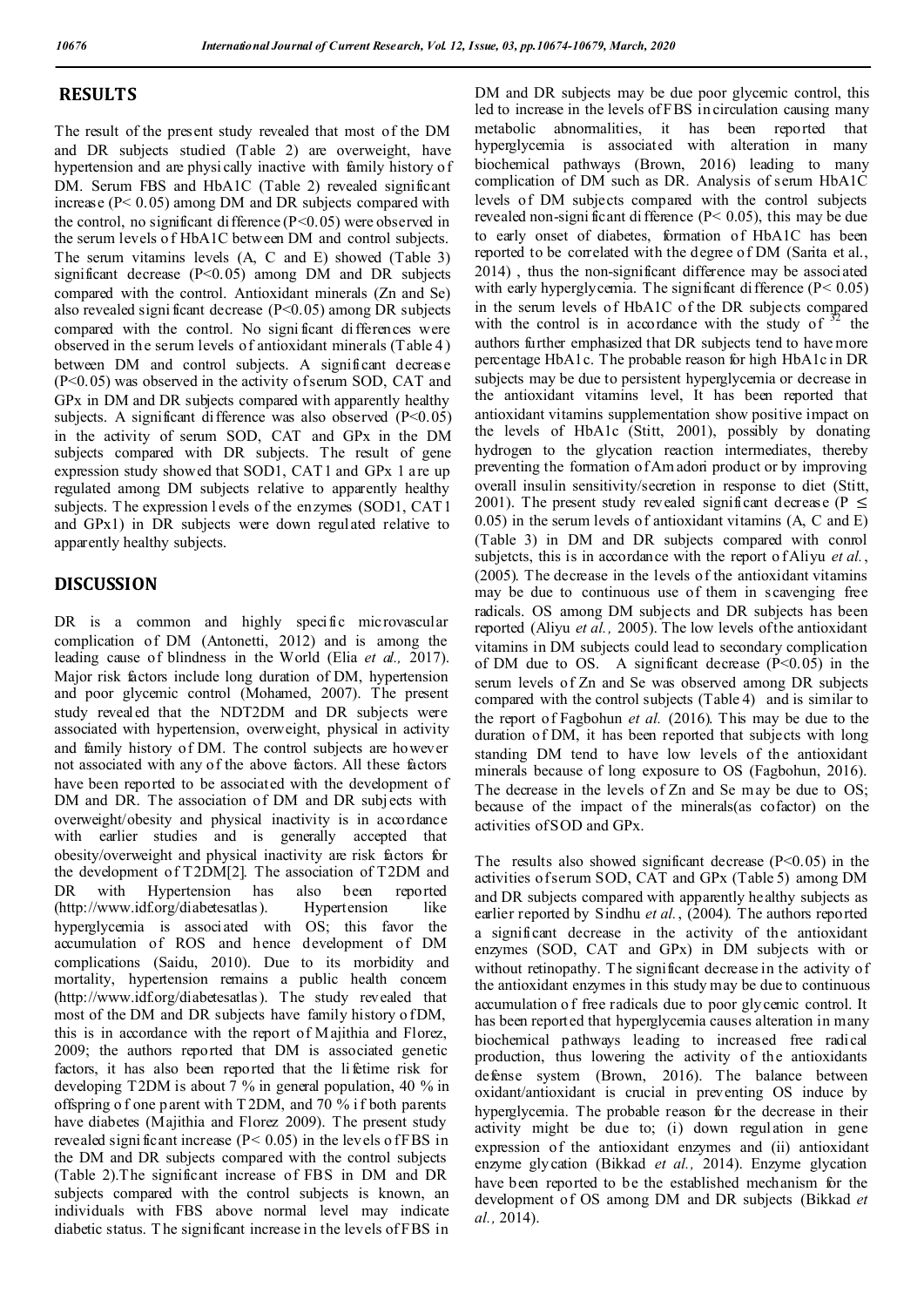#### **Table 1. Primer sequences and expected pcr product size for the antioxidant enzymes; SOD1, CAT1, GPx1, and ß actin (Rozen and Skaletsky, 2000)**

| Gene             | Primer sequence ('5-3')  | product size(bp) |
|------------------|--------------------------|------------------|
| $SOD1$ F         | 5'GGTTTGCGTCGTAGTCTCCT3' | 328              |
| SOD1 R           | 5'CCCAAGTCTCCAACATGCCT3' |                  |
| CAT1 F           | 5'AAGACTCCCATCGCAGTTCG3' | 295              |
| CAT1 R           | 5'CTGGAATCCCCCGATGACTG3' |                  |
| $GPX1$ F         | 5'TGGCTTCTTGGACAATTGGG3' | 285              |
| GPX1 R           | 5'TCTTGGCGTTCTCCTGATGC3' |                  |
| <b>B</b> Actin F | 5'CTCGCCTTTGCCGATCC3'    |                  |
| <b>B</b> Actin R | 5'GGGGTACTTCAGGGTGAGGA3' | 258              |

**Abbreviation:** SOD1: superoxide dismutase 1, CAT1: catalase 1, GPx1: Glutathione peroxidase 1, F: forward primer, R: Reverse primer, pcr; polymerase chain reaction, bp: base pair.

|                       | AHS                       | DM                            | DR                      |
|-----------------------|---------------------------|-------------------------------|-------------------------|
| M: F                  | 2:1                       | 1:2                           | 1:2                     |
| AGE (years)           | $27.67 \pm 1.45$          | $37.33 \pm 1.45$              | $51.33\pm4.91$          |
| BMI $(kg/m2)$         | $20.94 \pm 060$           | $28.83 \pm 2.89$              | $29.7 \pm 6.40$         |
| Hy per tension $(\%)$ | $0(0\%)$                  | 2(66.67%)                     | 2(66.67%)               |
| Smoker $(\% )$        | $0(0\%)$                  | $0(0\%)$                      | $1(33.33\%)$            |
| Exercise $(\% )$      | $100\%$                   | $1(33.33\%)$                  | $1(33.33\%)$            |
| DM History $(\%)$     | $(0\%)$                   | $2(66.67\%)$                  | 2(66.67%)               |
| $FBS$ (mmol/L)        | $4.13 \pm 0.15^{\circ}$   | 9.13 $\pm$ 2.60 <sup>ab</sup> | $11.80\pm4.11^{\circ}$  |
| HbAlc $(\%)$          | $5.70 \pm 0.0.40^{\circ}$ | $7.40{\pm}0.80^{\rm ab}$      | $9.90 \pm 3.80^{\circ}$ |

Data are expressed as mean±SEM. values with different super script in the same column are statistically different (p<0.05) using one way ANOVA. M: Male, F: Female, Kg/m<sup>2</sup>: kilog ram/meter square, AHS: app arently healthy subjects, DM: Diabetes mellitus, mmol/L: millimol/liter, NDT2DM: Newly diagnosed type 2 diabetes mellitus, DR: Diabetic retinop athy, BMI: body mass index, FBS: Fasting blood sugar, HbA1c: glycated hemog lob in, n=3 per group.

| Table 3. Serum Antio xidant vitamins levels of apparently healthy , NDT2DM and DR subjects |  |  |  |
|--------------------------------------------------------------------------------------------|--|--|--|
|                                                                                            |  |  |  |

| Group  | Vit. A $(\mu g/dl)$      | Vit. $E(\mu g/dl)$            | Vit. $C(mg/dl)$         |
|--------|--------------------------|-------------------------------|-------------------------|
| AHS    | $19.50\pm4.30^{\circ}$   | $1.670 \pm 0.47$ <sup>a</sup> | $1.85 \pm 0.10^4$       |
| NDT2DM | $11.00 \pm 1.13^{\circ}$ | $0.798 \pm 0.25$ <sup>o</sup> | $0.71 \pm 0.04^b$       |
| DR     | $6.12 \pm 0.66^{\circ}$  | $0.297 \pm 0.06^{\circ}$      | $0.44 \pm 0.70^{\circ}$ |

Data are presented as mean±SEM. Values with different super script in the same column are statistically different (P˂ 0.05) using one way ANOVA. AHS: app arently healthy subjects, NDT2DM: Newly Diagnosed Diabetes Mellitus, DR: Diabetic Retinopathy, Vit A: Vitamin A, Vit E: Vitamin E, Vit C: Vitamin C, µg/dl: microgram per deciliter, Mg/dl: milligram per deciliter, n =3 per group.

|  |  |  | Table 4. Serum antioxidant minerals levels of apparently healthy, NDT2DM and DR subjects |  |
|--|--|--|------------------------------------------------------------------------------------------|--|
|  |  |  |                                                                                          |  |

| Group  | $\text{Zn}$ (µmol/L)    | Cu (µm ol/L)             | $Mn$ (m g/dl)          | Se $(mg/dl)$                   |  |
|--------|-------------------------|--------------------------|------------------------|--------------------------------|--|
| AHS    | $13.90 \pm 2.06^a$      | $17.07 \pm 2.19^{\circ}$ | $0.0006 \pm 0.0003^a$  | $0.642\pm0.06^{\circ}$         |  |
| NDT2DM | $1.23 \pm 0.23^{\circ}$ | $5.60 \pm 0.60^a$        | $0.0005 \pm 0.00012^a$ | $0.340\pm0.17^{\circ}$         |  |
| DR     | $7.00 \pm 0.75^{\circ}$ | $20.97 \pm 1.97^{\circ}$ | $0.0006 \pm 0.00013^a$ | $0.160 \pm 0.006$ <sup>c</sup> |  |

Data are presented as mean+SEM. Values bearing different superscript in the same column are statistically significant  $(P \le 0.05)$  using one way ANOVA. AHS: apparently health y sub jects, NDT2DM: Newly Diagn osed Diabetes Mellitus:, DR: Diabetic Retin opathy, Cu: copp er, Zn: zinc, Cr: chromium, Mn: mangan ese, Se: selenium, µmol/L: micromole per liter, n=3 per group

| Group  | $SOD$ (U/ml)               | CAT (U/m)                      | GPx(mnol/min/ml)         |
|--------|----------------------------|--------------------------------|--------------------------|
| AHS    | $159.16 \pm 15.12^{\circ}$ | $0.927 \pm 0.038$ <sup>a</sup> | $21.63 \pm 5.17^a$       |
| NDT2DM | $97.91 \pm 34.60^{\circ}$  | $0.640\pm0.059^{\circ}$        | $11.03 \pm 2.25^{\circ}$ |
| DR     | $15.47 \pm 1.909^{\circ}$  | $0.440 \pm 0.045$ °            | $7.65 \pm 1.47^c$        |
| __     | $\cdots$                   |                                |                          |

Data are presented as mean $\pm$ SEM. Values bearing different superscript in the same column are statistically significant (P< 0.05) using one way ANOVA. AHS: app arently healthy subjects, NDT2DM: Newly Diagnosed Diabetes Mellitus: DR: Diabetic Retinopathy, SOD1: superoxide dismutase, CAT1: Catalase, GPx1: glutathione peroxidase, U/ML/E: Unit per mill of enzyme, SEM: standard error of mean, n=3.

Antioxidant enzymes glycation led to inactivation of the enzymes allowing free radicals to accumulate leading to OS there by damaging tissue and organs. Analysis of expression levels (Figure 1) of the antioxidant enzymes (SOD1, CAT1 and GPx1) further support the decrease in the activity of the antioxidant enzymes in DR subjects, the expression of SOD1, CAT1 and GPx1 were down regulated relative to apparently healthy subjects. However, the expression levels of SOD1, CAT1 and GPx1 in the NDT2DM subjects relative to apparently healthy subjects were up regulated. The upregulation of the enzymes in NDT2DM subjects may be due to early onset of diabetes as part of compensation in response

to high free radicals levels produced by hyperglycemia (Bonnefont-Rousselot *et al.,* 2000). It has been reported that hyperglycemia up regulate the synthesis of these enzymes at early onset of diabetes, the authors stated that this up regulation is against persistent hyperglycemia (Bonnefont-Rousselot *et al.,* 2000). It has also been reported by Limaye *et al*.(2003) that the expression o f the antioxidant enzymes were up regulated at an early stage o fhyp erglycemia (Limaye et al., 2003) and l ater (six weeks after induction of di abetes in rats), the expression levels were down regulated. It can be concluded from the results of this study that that oxidative stress is one of the features of not only newly diagnosed diabetic subjects but also diabetic subjects that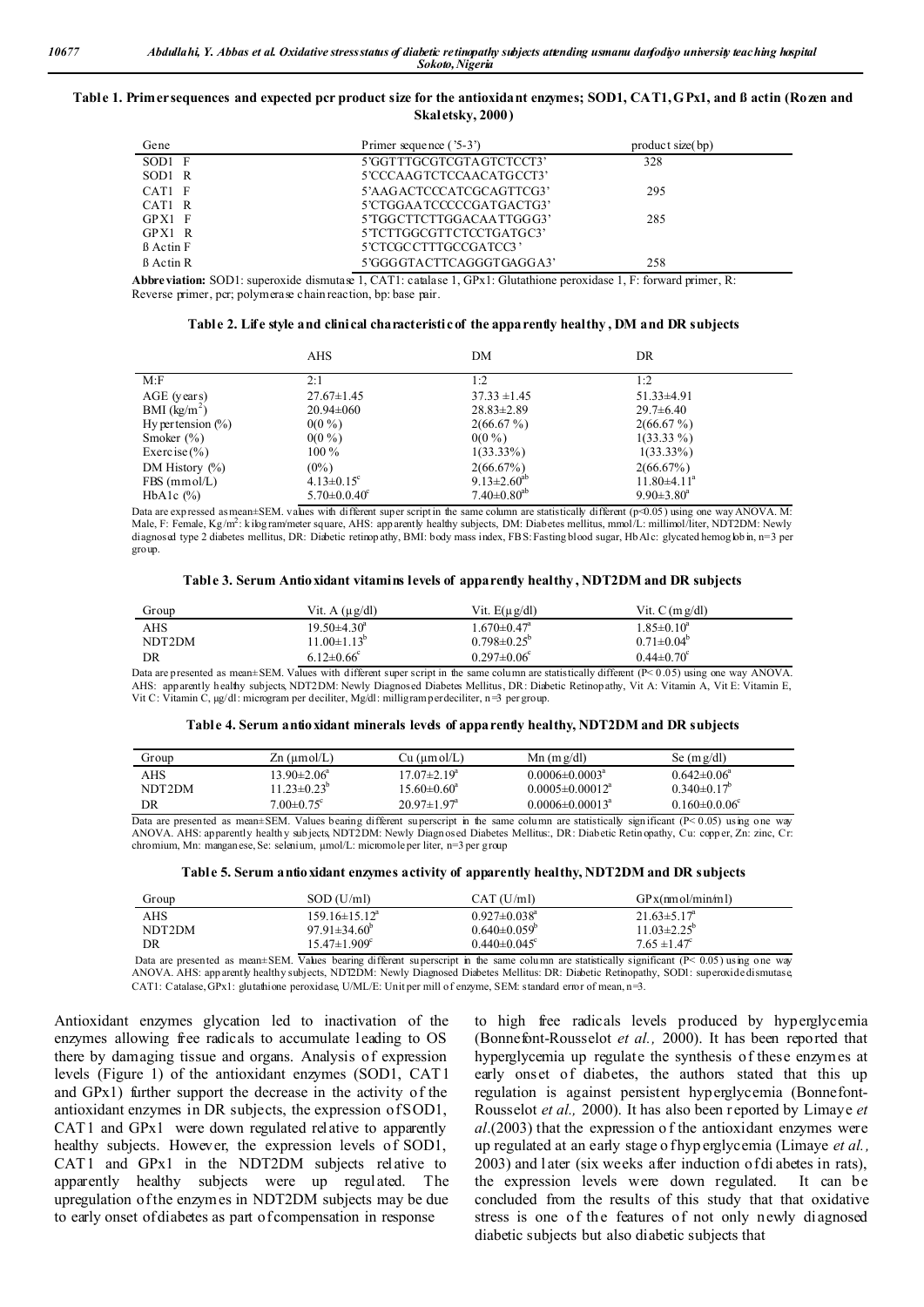

**Figure 1: Relative quantification of SOD1, CAT1 and GPx 1 normalized to ß actin relative to Normal subjects of the NDT2DM and DR subjects. The result shows that SOD1, CAT1 and GPx 1 are upregulated among DM subjects relative to apparently healthy subjects. The expression level of the enzymes (SOD1, CAT1 and GPx1) in DR subjects were down regulated relative to apparently healthy subjects.CAT1: catalase 1, SOD1: superoxide dismutase 1, GPx1: glutathione peroxidase 1, DM: Diabetes Mellitus, DR: Diabetic retinopathy**

already develop some o f the complications o f diabetes (in this case diabetic retinopathy). Antioxidant supplementation should be consider in the overall management of diabetes mellitus.

#### **Acknowledgements**

The authors want to thank the Usmanu Danfodiyo University Sokoto (UDUS) and Usmanu Danfodiyo University Teaching Hospital (UDUTH) for their Support.

**Funding information:** The authors want to thank the Usmanu Danfodiyo University Sokoto (UDUS) for funding.

#### **Conflicts of interest**: None declared

#### **Key points**

- The work further establish the existence of oxidative stress not only in early diabetic state but also at later stages of diabetes when late complications ensue (Diabetic retinopathy)
- The work also provide insight at genetic levels that early diabetic state is characterized by up regulation o f genes for antioxidant enzyme (SOD,CAT GPx) but at later stage there is down regulation of these genes.
- Antioxidant supplementation should be considered in the overall management o f di abetes mellitus and in delaying the development of late complications considering the oxidative stress associated with diabetes.

## **REFERENCES**

Aebi, H. and Lester, P. 1984. Method in Enzymology. The catalase invitro, volume 105, academic press, New York. Pp 121-126.

- Aiello, L. M. 2003 Perspectives on diabetic retinopathy. *American Journal of Ophthalmology, 136*: 122-124.
- Aliyu, M., Lawal, M., Mojiminiyi, F., Saidu, Y. and Bilbis, L.S. 2005. Serum antioxidant vitamin levels in in Noninsulin dependant diabetes mellitus subject in Sokoto, Nigeria. *Journal of Nigerian Society for Experimental Biology, 17*(2); 107-114
- Antonetti, D. A., Klein, R., Gardner, T. W. 2012. Diabetic retinopathy. *New England Journal of Medicine,* 366(13); 1227–1239.
- Barham, G. and Trinder, P. 1972. Annals of clinical Biochemistry, 6:24, Quoted in chessbrough M. (1992). Medical laboratory manual for tropical countries, vol. 1  $(2^{nd}$  edition) ELBS, Cambridge, pp 527-545.
- Beau Charp, C. and Fridovich, I. 1971. Improve assay and assay applicable to acrylamide gels. *Annals Biochemistry*. National academic science, USA. P 276.
- Bhatti, M., Peter, S. J., John, E. 2006. Determination of trace element using Unicam 969 Atomic absorption Spectrophotometer. *Annal International Medicine, 205*(1); 96-105.
- Bikkad, M. D., Somwanshi, S. D., Ghuge, S. H., Nagane, N. S. 2014. Oxidative Stress in Type II Diabetes Mellitus. *Biomedical Research,* 25(1); 84-87.
- Bonnefont-Rousselot, D., Bastard, J. P., Jaudon, M. C., Delattre, J. 2000. Consequences of the di abetic status on the oxidant/antioxidant balance. *Diabetes Metabolism, 26*(3); 163- 76.
- Brown, H. and Briggs, O. N. 2016. Clinical Relevance o f Superoxide Dismutase and Glutathione Peroxidase Levels in Management of Diabetes Type2, *International Journal of Contemporary Medical Research*, *3*(5); 1380-1382.
- Brownlee, M. 2001. Biochemistry and molecular cell biology of diabetic complications. Nature, *414*(6865); 813-820.
- Coombs, N. J., Gough, A. C., Primrose, J. N. 1999. Optimization of DNA and RNA extraction from archival formalin-fixed tissue. *Nucleic Acids Research*. *27*(16); e12
- Desai V., Ravi S., Siva, P., Chowdary N., Das, M., Reddy, J. 2011. Oxidative stress in Diabetic Retinopath. *Journal of Clinical and Diagnostic Research*. *5*(5): 994-997
- Elia, J., Duh, J. K., Sun, A. and Stitt, W. 2017. Diabetic retinopathy: current understanding, mechanisms, and treatment strategies, *JCI Insight*, *2*(14); 1-13
- Fagbohun, O. F., Emma-Okon, B. O., Agboola, F. K., Kolawole, B.A., Onakpoya O. H., and Odewole, T.O. (2016). Levels of Trace Elements and Antioxidant Vitamins in Type 2 Diabetic Patients in Ile-Ife, Nigeria. *Trends Medical Research,* 12 (1): 26-31.
- Ganji frockwala, F. A. , Joseph, J. T., George. G. 2016. Serum total superoxide dismutase enzyme activity in type 2 diabetic patients with retinopathy in Mthatha region o f the Eastern C ape Province of South Africa, *Biomedical Research*, *27*(4); 23-27
- Harding, A. H., Wareham, N. J., Bingham, S. A. 2008. Plasma vitamin C level, fruit and vegetable consumption, and the risk o fn ew-onset type 2 diabetes mellitus: the European Prospective Investigation of C ancer–Norfolk Prospective Study. *Archive Internal Medicine* 168*:* 1493-9.
- Hashim, S. A. and Schuttringer, G. R. 1966. Rapid determination of tocopherol inmacro- and microquantities of plasma. Results obtained in various nutrition and metabolic studies. *American Journal of Clinical Nutri*tion, *19*(2); 137- 14.